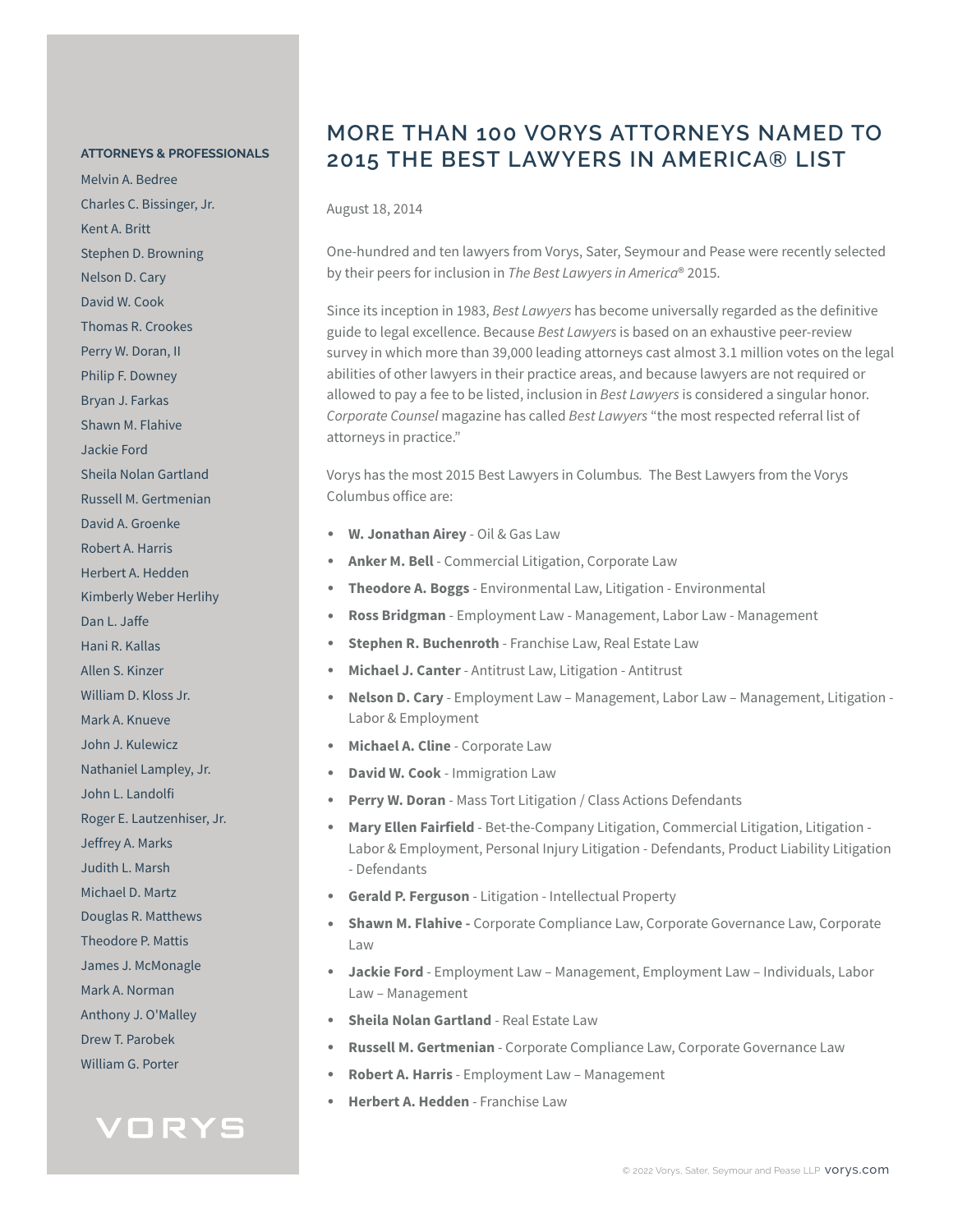D. Scott Powell Lisa Pierce Reisz Eric W. Richardson Russell R. Rosler Gregory D. Russell Allen L. Rutz Kimberly J. Schaefer Richard D. Schuster Michael G. Schwartz Michael J. Settineri Andrew C. Smith Elizabeth T. Smith J. Theodore Smith David A. Swift Thomas E. Szykowny Jill S. Tangeman J. Bret Treier Mark E. Vannatta Jonathan R. Vaughn Webb I. Vorys Travis J. Wahl Victor A. Walton, Jr. Kristin L. Watt John B. Weimer Anthony D. Weis Rosemary D. Welsh James A. Wilson Scott J. Ziance **RELATED PRACTICES** Antitrust and Trade Regulation Antitrust and Trade Regulation Litigation Appellate Practice Bankruptcy and Creditors' Rights Construction Corporate and Business Organizations

Employee Benefits and Executive Compensation

# VORYS

### **MORE THAN 100 VORYS ATTORNEYS NAMED TO 2015 THE BEST LAWYERS IN AMERICA® LIST (Continued)**

- **Kimberly Weber Herlihy Commercial Litigation**
- **Reginald W. Jackson** Bankruptcy and Creditor Debtor Rights / Insolvency and Reorganization Law
- **Dan L. Jaffe** Tax Law
- **Benita A. Kahn** Energy Law
- **John K. Keller** Oil & Gas Law
- **Allen S. Kinzer** Employment Law Management, Labor Law Management, Litigation Labor & Employment
- William D. Kloss, Jr. Personal Injury Litigation Defendants
- Mark A. Knueve Employment Law Management, Litigation Labor & Employment
- **John J. Kulewicz** Appellate Practice, Civil Rights Law
- **John L. Landolfi** Commercial Litigation
- **Randall D. LaTour** Bankruptcy and Creditor Debtor Rights/Insolvency and Reorganization Law, Litigation - Bankruptcy
- **Michael G. Long** Bet-the-Company Litigation, Commercial Litigation
- **Judith L. Marsh** Banking and Finance Law, Commercial Finance Law, Commercial Transactions/UCC Law, Franchise Law
- **Michael D. Martz Corporate Law**
- **Douglas R. Matthews**  Commercial Litigation, Employment Law Management
- **Theodore P. Mattis**  Commercial Litigation, Workers' Compensation Law Employers
- **Linda R. Mendel** Employee Benefits (ERISA) Law
- **Fredrick E. Mills** Government Relations Practice
- **Daniel J. Minor Real Estate Law**
- **Robert A. Minor** Workers' Compensation Law Employers
- **Jonathan M. Norman** Employment Law Individuals, Employment Law Management, Labor Law - Management, Litigation - Labor & Employment
- **M. Howard Petricoff** Energy Law
- **William G. Porter** Commercial Litigation, Eminent Domain and Condemnation Law
- **Scott Powell –** Tax Law
- **Frederick L. Ransier -** Bankruptcy and Creditor Debtor Rights/ Insolvency and Reorganization Law
- **Lisa Pierce Reisz** Health Care Law
- **Russell R. Rosler** Corporate Law
- **Ronald L. Rowland** Tax Law, Trusts and Estates
- **Thomas O. Ruby** Banking and Finance Law, Equipment Finance Law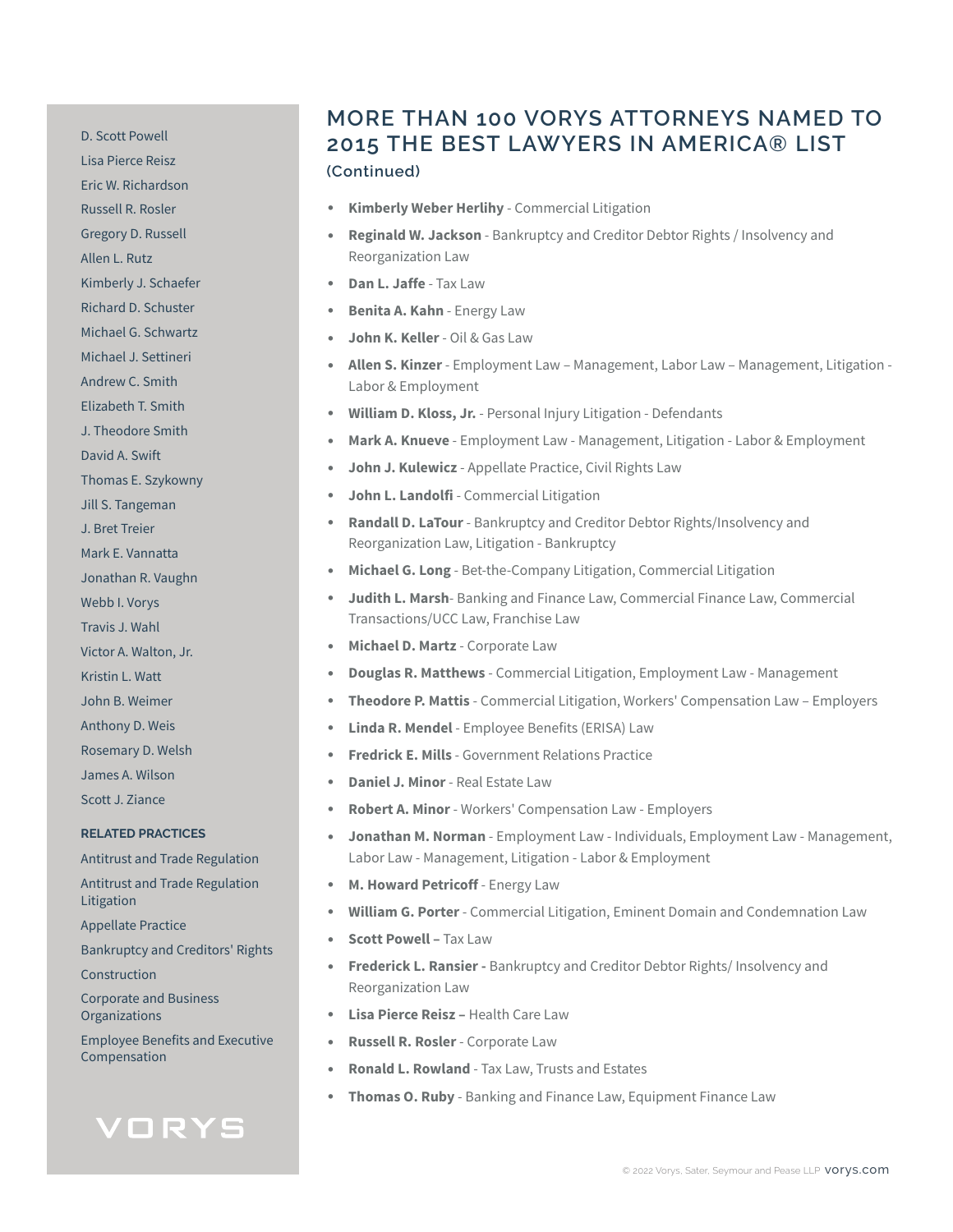Employment Litigation

Energy and Utilities

Environmental

False Claims Act and Qui Tam

Finance

Franchising and Distribution

Government Relations

Health Care

Information Technology, New Media and Advertising

Insurance

Intellectual Property

Intellectual Property, Entertainment, and Technology Protection

International

Labor and Employment

Litigation

Oil and Gas

Products Liability

Real Estate

**Taxation** 

Toxic Torts

Trusts, Estates, and Wealth **Transfer** 

Workers' Compensation

Zoning and Land Use Planning

#### **MORE THAN 100 VORYS ATTORNEYS NAMED TO 2015 THE BEST LAWYERS IN AMERICA® LIST (Continued)**

- **Gregory D. Russell Energy Law**
- **Allen L. Rutz**  Construction Law
- **D. Michael Schira** Real Estate Law
- **Richard D. Schuster** Commercial Litigation; Personal injury Litigation
- **Michael J. Settineri Energy Law**
- **Bradley K. Sinnott** Workers' Compensation Law Employers
- **Carl D. Smallwood** Appellate, Commercial Litigation, Mass Tort Litigation/Class Actions - Defendants, Product Liability Litigation – Defendants, Workers' Compensation Law – Employers
- **Andrew C. Smith**  Employment Law Management, Labor Law Management
- **Elizabeth T. Smith Personal Injury Litigation Defendants**
- **J. Theodore Smith** Construction Law, Real Estate Law
- **David A. Swift** Trusts and Estates
- **Thomas E. Szykowny Insurance Law**
- **Robert E. Tait** Mass Tort Litigation / Class Actions Defendants
- **Jill S. Tangeman** Land Use & Zoning Law
- **Thomas M. Tarpy** Employment Law Management, Labor Law Management
- Mark E. Vannatta Non-Profit/Charities Law, Tax Law, Trusts and Estates
- **Jonathan R. Vaughn** Employment Law Management, Labor Law Management, Litigation - Labor & Employment
- **John C. Vorys** Banking and Finance Law, Corporate Law
- Webb I. Vorys Corporate Law
- **Travis J. Wahl** Banking and Finance Law
- **Kristin L. Watt** Environmental Law, Litigation Environmental
- **John B. Weimer** Banking and Finance Law, Equipment Finance Law
- Anthony D. Weis Mergers & Acquisitions Law
- **John P. Wellner** Real Estate Law
- **James A. Wilson** Antitrust Law, Litigation Antitrust
- **Kelly Jennings Yeoman** Employment Law Management
- **Scott J. Ziance Public Finance Law**

*Best Lawyers* from the Vorys Cincinnati office are:

- **Terri R. Abare**  Corporate Compliance Law, Banking and Finance Law, Corporate Governance Law, Corporate Law, Mergers and Acquisitions Law
- **Melvin A. Bedree** Banking and Finance Law, Franchise Law

## VORYS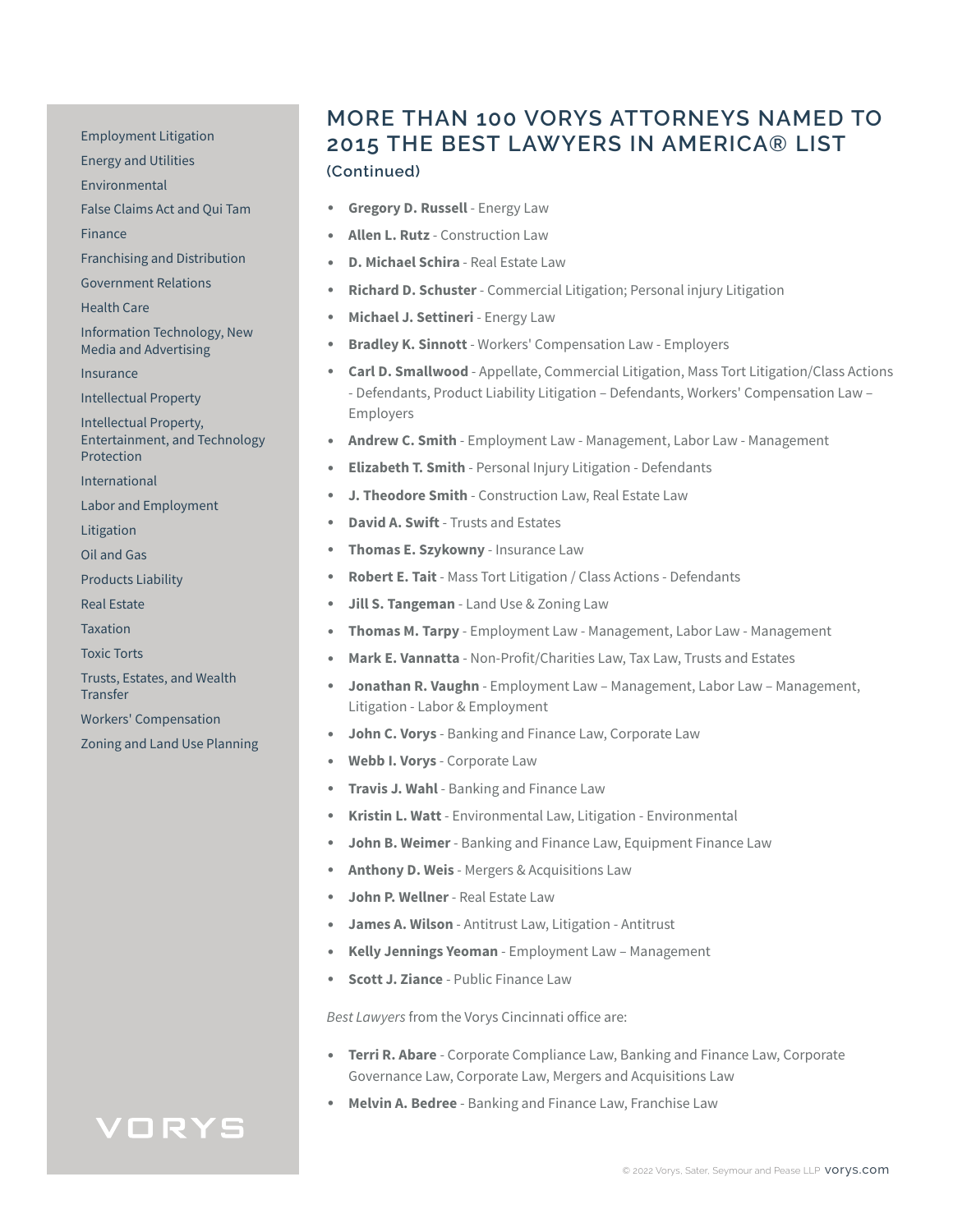#### **MORE THAN 100 VORYS ATTORNEYS NAMED TO 2015 THE BEST LAWYERS IN AMERICA® LIST (Continued)**

- **Charles C. Bissinger, Jr. -** Real Estate Law
- **Kent A. Britt** Commercial Litigation, Litigation Construction, Litigation ERISA
- **Daniel J. Buckley**  Bet-the-Company Litigation, Commercial Litigation, Personal Injury Litigation
- **David A. Groenke**  Trusts and Estates
- **Hani R. Kallas**  Banking and Finance Law
- **Andrew M. Kaplan** –Workers' Compensation Law Employers
- **Nathaniel Lampley, Jr**. Commercial Litigation
- Roger E. Lautzenhiser, Jr. Corporate Law
- **Jeffrey A. Marks -**Bankruptcy and Creditor Debtor Rights/ Insolvency and Reorganization Law
- **Mark A. Norman**  Environmental Law, Litigation Environmental
- **Eric W. Richardson** Commercial Litigation
- **Kimberly A. Schaefer** Corporate Law
- **Michael G. Schwartz**  Tax Law, Trusts and Estates
- **Donald J. Shuller**  Real Estate Law
- **Victor A. Walton, Jr.**  Commercial Litigation, Litigation Banking and Finance, Litigation - Labor & Employment
- **Rosemary D. Welsh** Product Liability Litigation Defendants
- **Glenn V. Whitaker**  Bet-the-Company Litigation, Commercial Litigation, Criminal Defense: White-Collar, Personal Injury Litigation - Defendants, Personal Injury Litigation – Plaintiffs, Qui Tam Law

*Best Lawyers* from the Vorys Cleveland office are:

- **Matthew E. Albers** Health Care Law
- **Barton A. Bixenstine**  Employment Law Management, Litigation Labor & Employment
- **Bryan J. Farkas**  Bankruptcy and Creditor Debtor Rights/Insolvency and Reorganization Law, Litigation - Bankruptcy
- **James J. McMonagle -** Arbitration, Mediation
- **Anthony J. O'Malley**  Commercial Litigation
- **Drew T. Parobek -** Bankruptcy and Creditor Debtor Rights/Insolvency and Reorganization Law
- **David J. Tocco**  Commercial Litigation, Litigation Securities

*Best Lawyers* from the Vorys Akron office are:

## VORYS